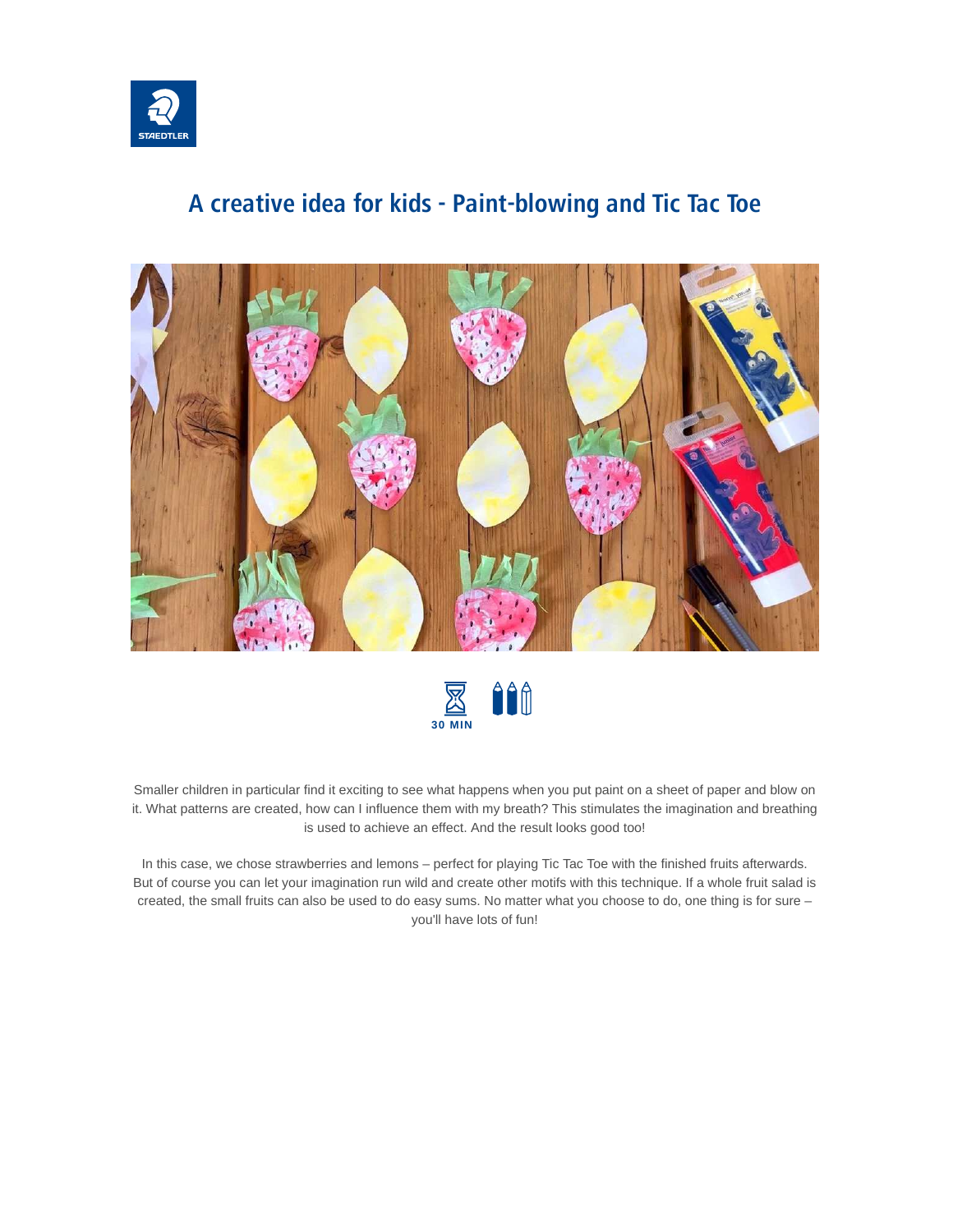

An article by Jessica

# **Step-by-step tutorial**





Pour a little red and yellow finger paint each into an empty jar and dilute with water.



Use the brush to spread blobs of paint on the paper. Use one sheet each for red and yellow.

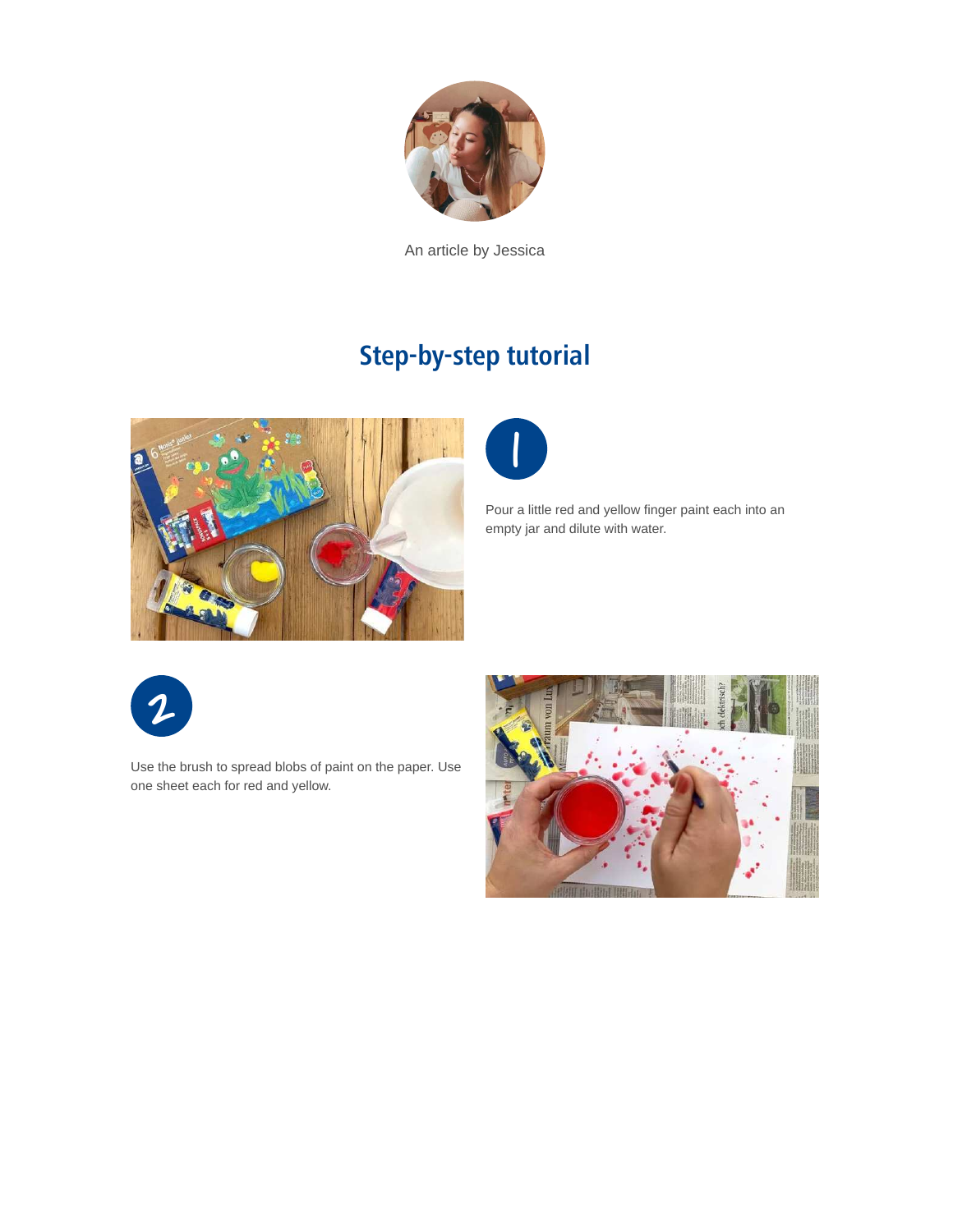



With the help of a straw and their breath, the child can now spread the paint across the paper.



Once the paint has dried, strawberry shapes can be made on the red piece of paper and lemons on the yellow one.







Cut out the small fruits. Older children can do this themselves.



The lemons are now ready. Use the black triplus fineliner to draw the strawberries' typical pattern. You will need a piece of green crepe paper for each stalk. Stick it to the fruit and snip the upper part.

**Tip:** If you gently crumple the strips, it will look more realistic.

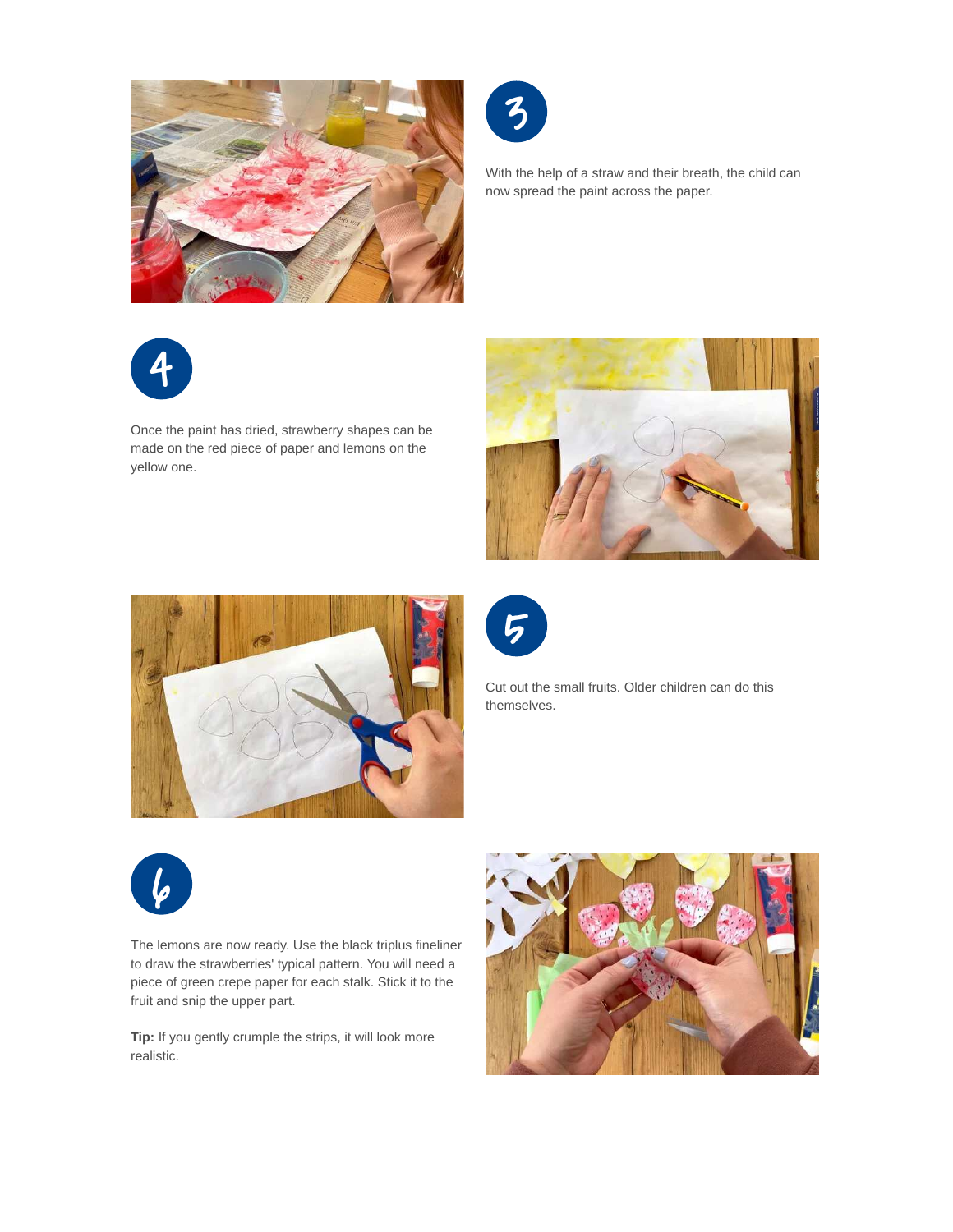



### Material overview